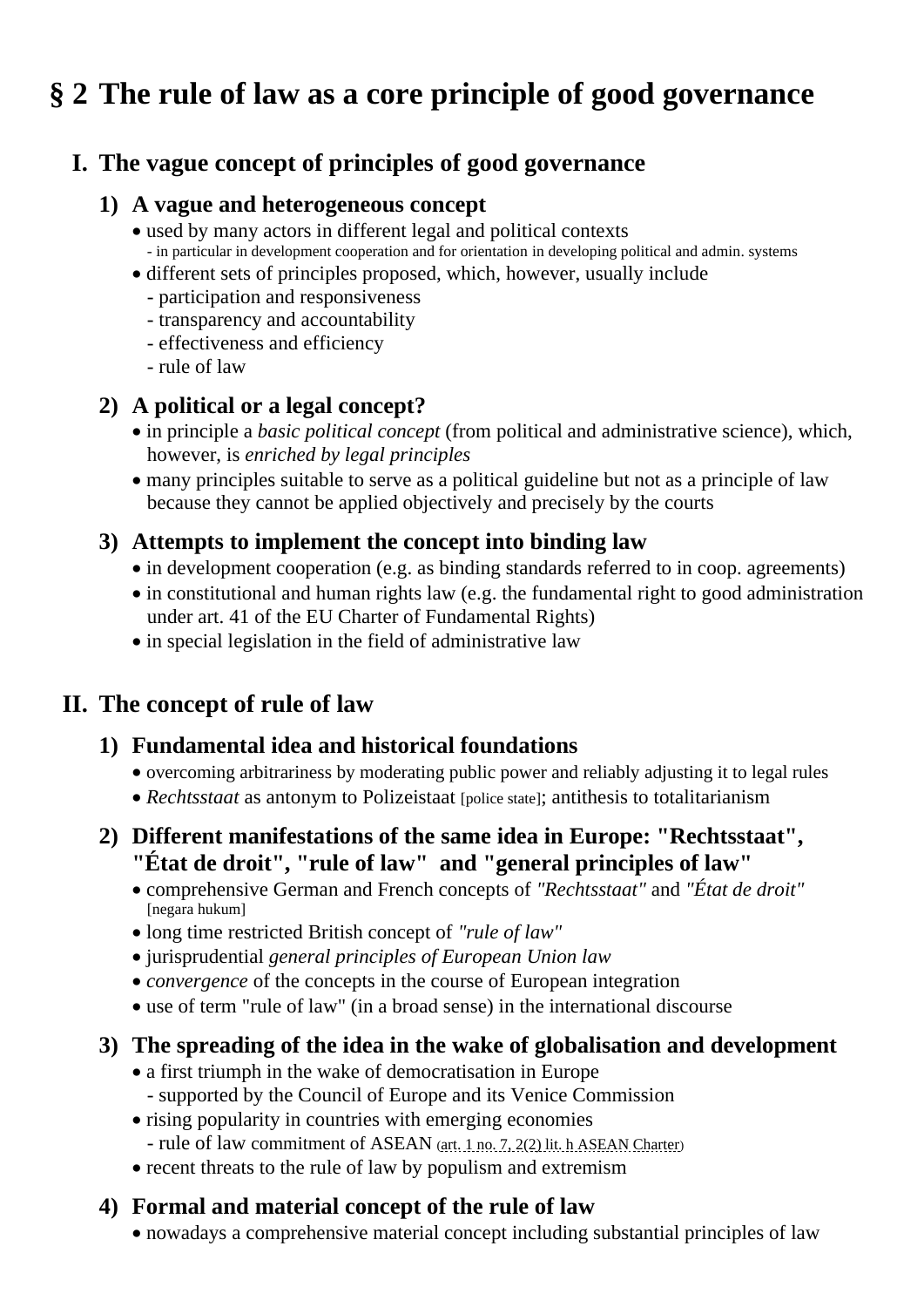## **III. The constitutional basis of the rule of law**

**1) The common anchoring of the rule of law as a fundamental constitutional principle**

• e.g. [art. 1\(3\) of the Indonesian Constitution of 1945](http://www.dpr.go.id/jdih/uu1945)

**2) The common additional separate regulation of individual elements of the rule of law**

• e.g. [art. 1\(3\), 19\(4\), 20\(2\), 103](https://www.gesetze-im-internet.de/englisch_gg/index.html) of the German Basic Law

- **3) The mission of the Constitutional Court to work out and contour the elements of the rule of law**
	- in a long process, by frequent abstract or concrete constitutional review or when deciding about individual constitutional complaints
	- no need to reinvent the wheel: *inspiration from comparison of laws*
		- from the research of scholars (e.g. doctoral theses, intern. handbooks)
		- from the jurisprudence of foreign constitutional courts (e.g. the [German Bundesverfassungsgericht\)](https://www.bundesverfassungsgericht.de/EN/Homepage/home_node.html;jsessionid=FA0E387D838513D6B5533D9477F33CC9.2_cid394)
		- from the jurisprudence of intern. human rights courts (e.g. th[e European Court of Human](https://www.echr.coe.int/Pages/home.aspx?p=home) Rights)
		- from the valuable reference documents of the Council of Europe's [Venice Commission](https://www.venice.coe.int/WebForms/pages/?p=01_Presentation&lang=EN) (European Commission for Democracy through Law; cooperates also with non-European const. courts)

# **IV. Excursus: Universal or specific Indonesian concept of "negara hukum"?**

- The *wording* of art. 1(3) Constit. 1945 refers *literally* to the *universal concept* of "Rechtsstaat" / "État de droit" / "state based on the rule of law", as historically developed in West Europe and North America, spread around the world and also anchored in the ASEAN Charter. It does not contain anything that would allow the assumption of a deviating specific Indonesian concept that would separate Indonesia from this universal value. Therefore, any attempt to "relativise" the rule of law with regard to traditional or religious values or to subordinate it to them would mean to sabotage the Constitution.
- However, in the balancing processes within the application of the many sub-principles of the principle of the rule of law and within the limits set by it, with regard to specifics of the Constit. 1945 (e.g. art. 29, 28J(2)) these values may play a more significant role in Indonesia than in other constitutional states.

# **V. The elements of the rule of law**

• see for a detailed presentation **[Diagram 2](http://www.thomas-schmitz-yogyakarta.id/Downloads/Schmitz_CompConstLaw_diagram2.pdf)** from the course Comparative Constitutional Law

- 1) The subjection of all activity of public institutions to the law
	- a) Primacy of the constitution
	- b) Primacy of the law
- 2) The principle of statutory reservation
- 3) The principle of proportionality
	- legitimate aim, suitability, necessity, proportionality in the strict sense